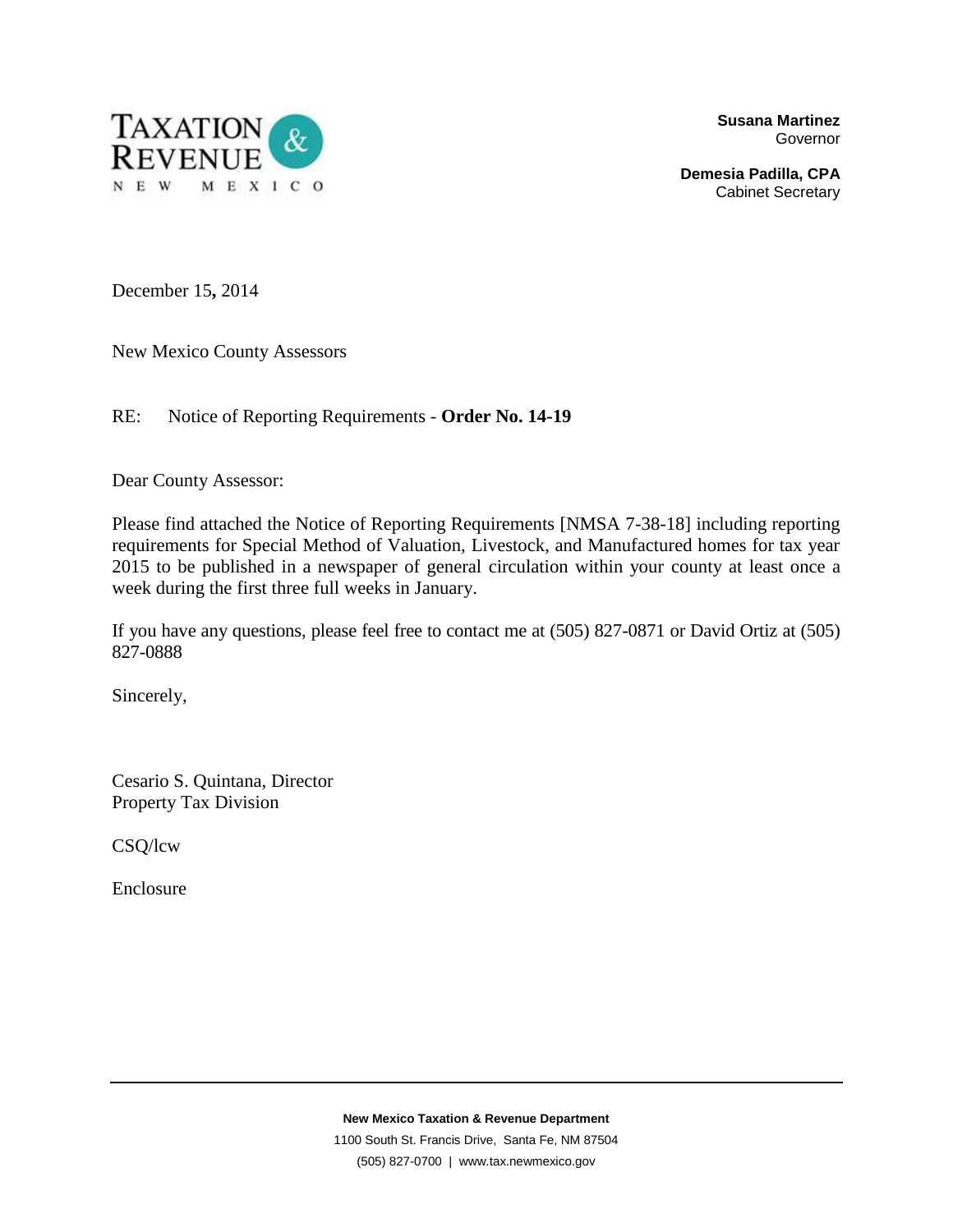## **ORDER NO. 14-19**

TO: Classified Ads or Legal Notices Division

FROM: Domingo P. Martinez, Assessor Santa Fe County

## NOTICE OF REPORTING REQUIREMENTS

Ladies and Gentlemen:

Enclosed is a copy of the Notice of Reporting Requirements for tax year 2015.

I request that you publish this Order, exactly as written, in the legal notices of your newspaper **once each week** during the weeks of:

# **January 04, 2015 through January 10, 2015 January 11, 2015 through January 17, 2015 January 18, 2015 through January 24, 2015**

#### **Any day of the week is acceptable.**

If you have any questions concerning this publication, please contact me at 505-827-0871.

Domingo P. Martinez, Assessor Santa Fe County

\_\_\_\_\_\_\_\_\_\_\_\_\_\_\_\_\_\_\_\_\_\_\_\_\_\_\_\_\_\_\_\_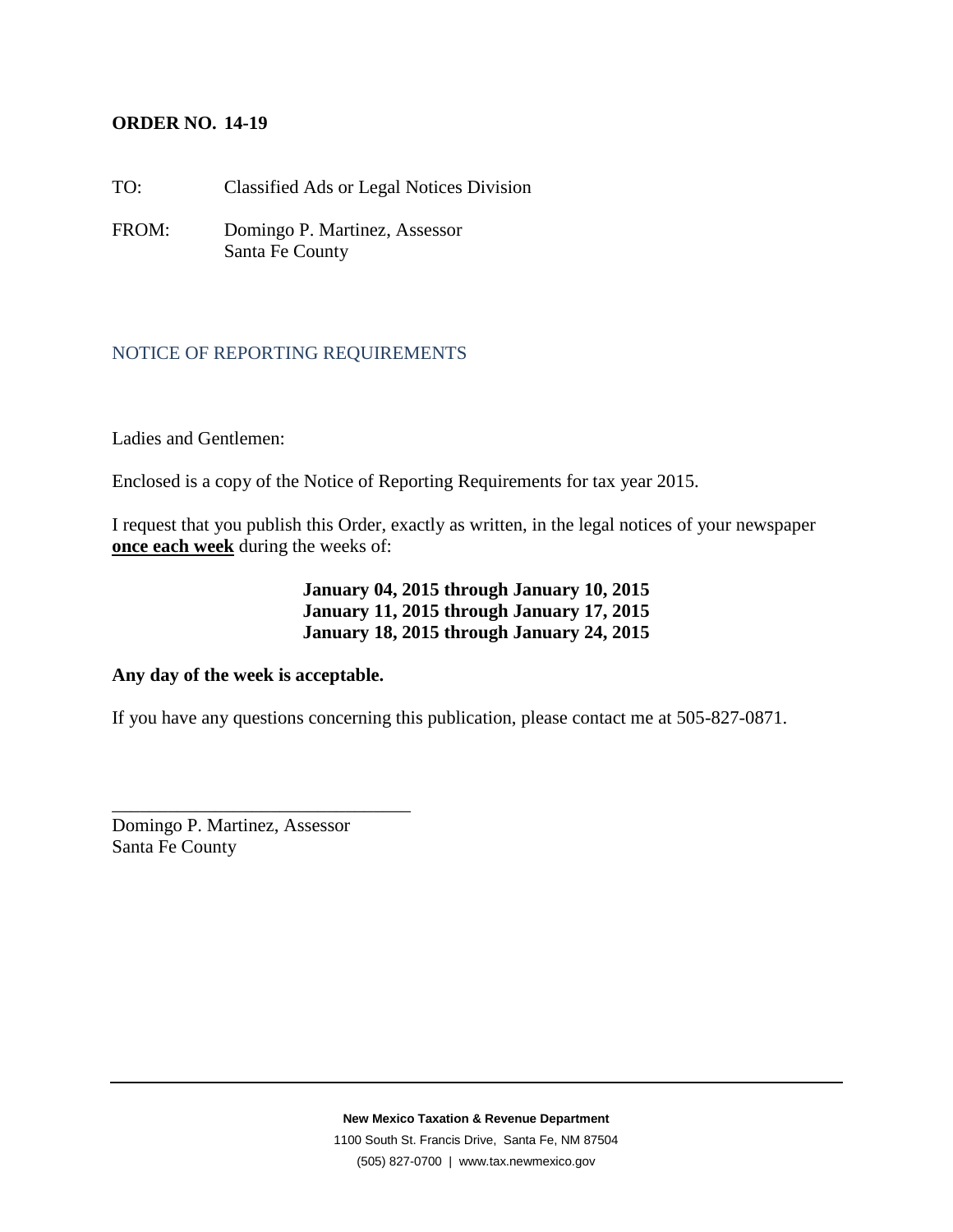# **COUNTY ASSESSOR ORDER NO. 14-19 NOTICE OF REQUIREMENTS TO REPORT CERTAIN MATTERS RELATING TO PROPERTY VALUATION AND CLAMING EXEMPTION FROM PROPERTY TAXATION**

The County Assessor hereby publishes notice to property owners, pursuant to Section 7-38-18 NMSA 1978, as follows:

- 1. All property subject to valuation for property taxation purposes not valued by the Assessor in 2014 for property taxation purposes must be reported to the Assessor no later than the last day of February 2015, unless it is not subject to valuation for property taxation purposes in 2015. The report must contain the required information and be on a form that is obtained from the Assessor's office. Section 7-38-8, NMSA 1978.
- 2. If you have made improvements to real property during 2014 and the improvements cost more than Ten Thousand Dollars (\$10,000), the improvements must be reported to the Assessor no later than the last day of February 2015. The information required and the form may be obtained from the Assessor's office. Section 7-38-8 (C), NMSA 1978.
- 3. All real property owned by any nongovernmental entity and claimed to be exempt from property taxation under the provisions of Paragraph (1) of Subsection B of Section 7-36-7 NMSA 1978 shall be reported for valuation purposes to the appropriate valuation authority. If a change in eligibility status or ownership of the property has changed, the change shall be reported no later than the last day of February 2015. Section 7-38- 8.1 NMSA 1978.
- 4. If you own property that has decreased in value during 2014, and that property is subject to valuation for property taxation purposes, you must report the decrease in value to the Assessor no later than the last day of February 2015. The report must contain the required information and must be on a form that is obtained from the Assessor's office. Section 7-38-13, NMSA 1978.
- 5. If you believe that your real property is entitled to head-of-family exemption, veteran exemption or disabled veteran exemption from property taxation, you must apply to the Assessor for exempt status no later than thirty (30) days after the mailing of the County Assessor's notices of valuation in order to be entitled to the exemption from taxation in 2015. Exceptions: If an exemption from taxation was in effect for 2014 and the basis of the exempt status or use is unchanged from that year, application for exemption need not be made for 2015. If you have previously been granted an exemption and now have a change in ownership or status you must notify the Assessor of the change no later than the last day of February 2015 of the change. If required, application for exemption must contain the required information and must be on a form that is obtained from the Assessor's office. Section 7-38-17, NMSA 1978.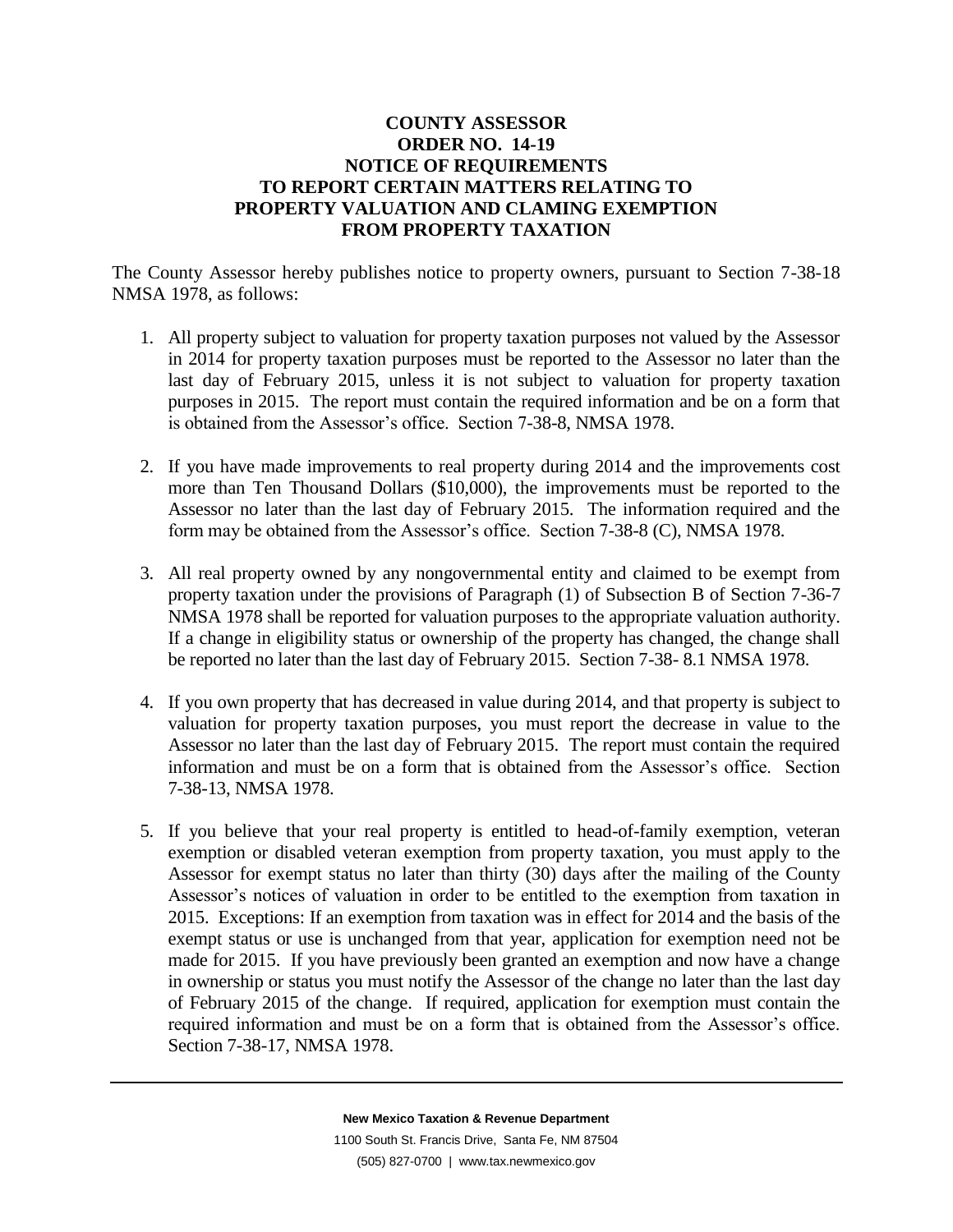- 6. Property subject to valuation is presumed to be nonresidential and will be so recorded by the assessor unless you declare the property to be residential no later than the last day of February 2015. If your property has changed in use from residential to nonresidential or from nonresidential to residential use you must declare this status to the Assessor no later than the last day of February 2015. The declaration must contain the required information and must be in a form that may be obtained from the Assessor's office. Section 7-38-17.1 NMSA 1978.
- 7. If you are a person who is sixty-five (65) years of age or older or disabled, and whose "modified gross income" was not greater than \$32,000 in 2014 and you own and occupy a single-family dwelling you may be eligible for a limitation on the taxable value of your residence. The limitation of value specified in Subsections A, B and C under Section 7-36- 21.3 NMSA 1978 shall be applied in the tax year in which the owner claiming entitlement files with the county assessor an application for the limitation. The application must contain the required information and must be on a form that is obtained from the Assessor's office. Section 7-36-21.3 NMSA 1978.
- 8. If your land was valued in 2014 in accordance with the special method of valuation for land used primarily for agricultural purposes, and the land is still used primarily for agricultural purposes, you need not reapply for that special method of valuation in 2015. If your land was valued in accordance with the special method of valuation in 2014, but it is no longer used primarily for agricultural purposes, you must report the change to the Assessor no later than the last day of February 2015. If your land was not valued in accordance with that method of valuation in 2014 and it is now used primarily for agricultural purposes, application must be made under oath, in a form and contain the information required by department rules and must be made no later than thirty (30) days after the mailing of the County Assessor's notices of valuation in order to be entitled to the exemption from taxation in 2015. Section 7-36-20 NMSA 1978.
- 9. If you own "livestock" that is subject to valuation for property taxation purposes, you must report such livestock to the Assessor. All such livestock present in the county on January 1, 2015 must be reported to the Assessor no later than the last day of February 2015. If the livestock is transported into the county after January 1, 2015, it must be reported to the Assessor no later than the first day of the month following the first month in which the livestock has been present in the county for twenty (20) days. The report must contain the required information and must be on forms obtained from the Assessor's office. Section 7-36-21 NMSA 1978.
- 10. If you own a manufactured home [that was not previously assessed] and it was present in the county on January 1, 2015, you must report it to the Assessor no later than the last day February 2015. The report must contain certain required information and must be on a form obtained from the Assessor's office. Section 7-36-26 NMSA 1978.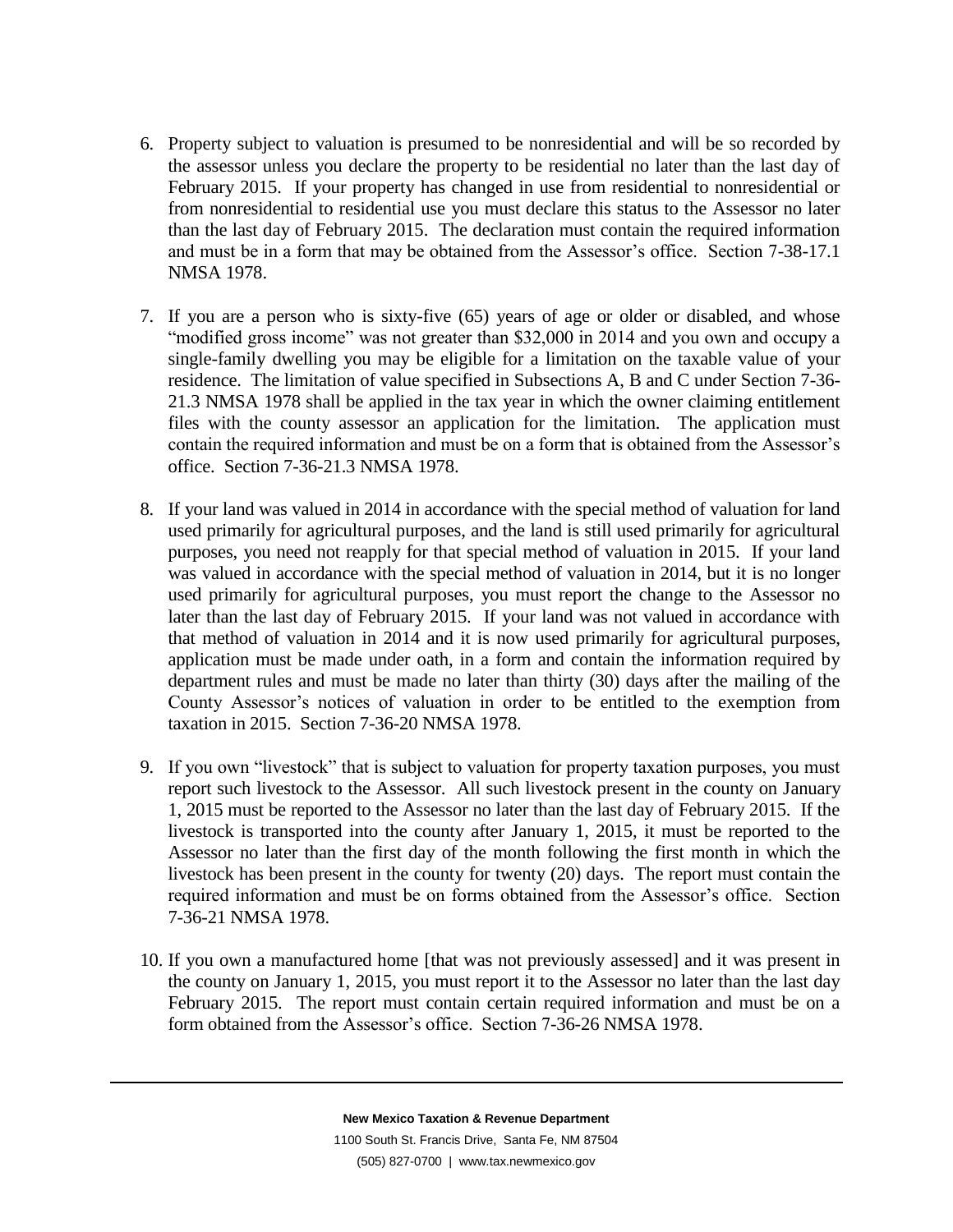**THIS NOTICE** IS ONLY A BRIEF STATEMENT OF THE PROVISIONS OF SECTIONS 7-38-8, 7-38-8.1, 7-38-13, 7-38-17, 7-38-17.1, 7-36-21.3, 7-36-20, 7-36-21, and 7-36-26 NMSA 1978, and related Taxation & Revenue Department Regulations. It is not intended to reflect the full content of these provisions, which may be examined at the office of the County Assessor.

Done this 15<sup>th</sup> day of December 2014 in Santa Fe, New Mexico.

Cesario S. Quintana, Director Property Tax Division